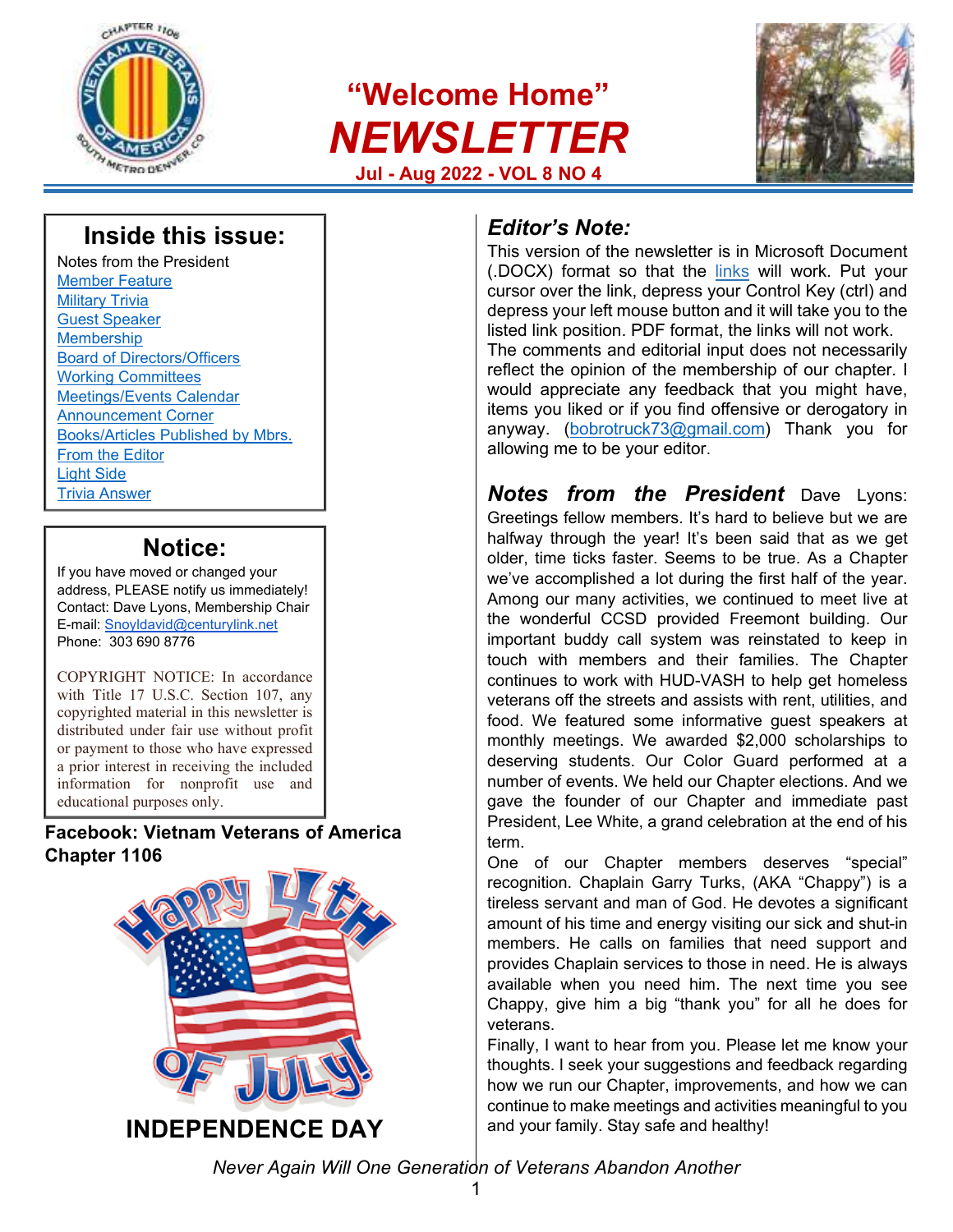### *Member Feature*

Jesse Maldonado – US Army - Oct '66 – Sep 68 I was awarded the National Defense Service Medal, Vietnam Service Medal w/4 Bronze Stars, Republic of Vietnam Campaign Ribbon w/ Device, Republic of Vietnam Gallantry Cross Unit Citation w/Palm. I was stationed at Ft. Polk, LA, Fort Hood, TX, LZ Betty Phan Thiet, VN, Co D 147<sup>th</sup> Engen BN, (CBT), HQ 39<sup>th</sup> Engen Chu Lai (CBT), and LZ Dottie Co B 39th Engen BN (CBT). My MOS/NEC was 12B40. My most memorable experiences were Tet '68, My Lai, the death of COL Frank A. Barker, Jr., Commander LZ Dottie and Freedom Bird Flight home from Vietnam.

### *Military Trivia*

**Dope on a Rope** Click here for end of the Newsletter Trivia Answer

### *May Guest Speaker – Kailyn Helma and Ken Hendren*

Certified Aging in Place Specialist, Accessible Systems, Inc., 3025 W Jefferson Ave. Englewood, CO 80110



## *June Guest Speaker – None*

*Membership!* (As of 6//2022)<br>VVA 191

**VVA** AVVA 43  $TOTAI: 224$ **VVA**  Jim Hillar – Navy Charles Daldry

### **AVVA**

Jean Eisenberg – 1 yr membership Naomi Turks, Lifetime membership

## *Board of Directors/Officers*

Dave Lyons – President Milt Omoto – Vice-president Mike Huber – Treasurer Clarence Rebolledo – Secretary Board Members – Patti Ehline, Tom Werzyn, John Vargas, Joe Plant, Rev. Garry Turks, Joe Dempsey, Joseph Robinson.

## *Special Chapter Positions*

AVVA Liaison to chapter Board of Directors – Litta Plant-**Schaper** Chaplain – Rev. Garry Turks Chapter Historian – John Vargas Database/Audio – Jack Hunter Government Affairs – Tony Nickerson Sergeant-at-Arms – Dan Green Chapter Nurse – Patti Ehline Email Blaster – Bob Rotruck

### *Working Committees*

- Agent Orange/PTSD: Patti Ehline
- Color Guard: Tony Nickerson (Command Sergeant), Don McNeely, Dan Green, Clarence Rebolledo, Robert Senatore, Ron Smith, John Sheadel
- Event Coordinator: **Vacant**
- Fundraising/Grants: Milt Omoto Chair
- Marketing/Media/Events: Tom Werzyn
- Membership: Dale Creason Chair, Litta Plant-Schaper (AVVA Roster Updates)
- Mental Health: Patti Ehline, Warren Harrison, Joe Plant
- Name Tags: Litta Plant-Schaper
- Newsletter Editor: Bob Rotruck
- Promotional Items: Leann Stelzer, Joe Dempsey, Ita **Dempsey**
- Refreshments: Walt Leuci, Dave Lyons
- Scholarship Program: Gary Weston, Chair, Jim Marcille, Litta Plant-Schaper, Mike Karsh (At-Large, Consultant)
- Social John Vargas, Chair, Joe Dempsey, Milt Omoto, Clarence Rebolledo
- Speakers Bureau Tom Werzyn Chair, Bob Mallin, Dave Lyons
- Veteran Emergency Assistance Committee: Joe Plant, Dave Lyons
- Voices for Veterans: Warren Harrison, Patti Ehline, Joe Plant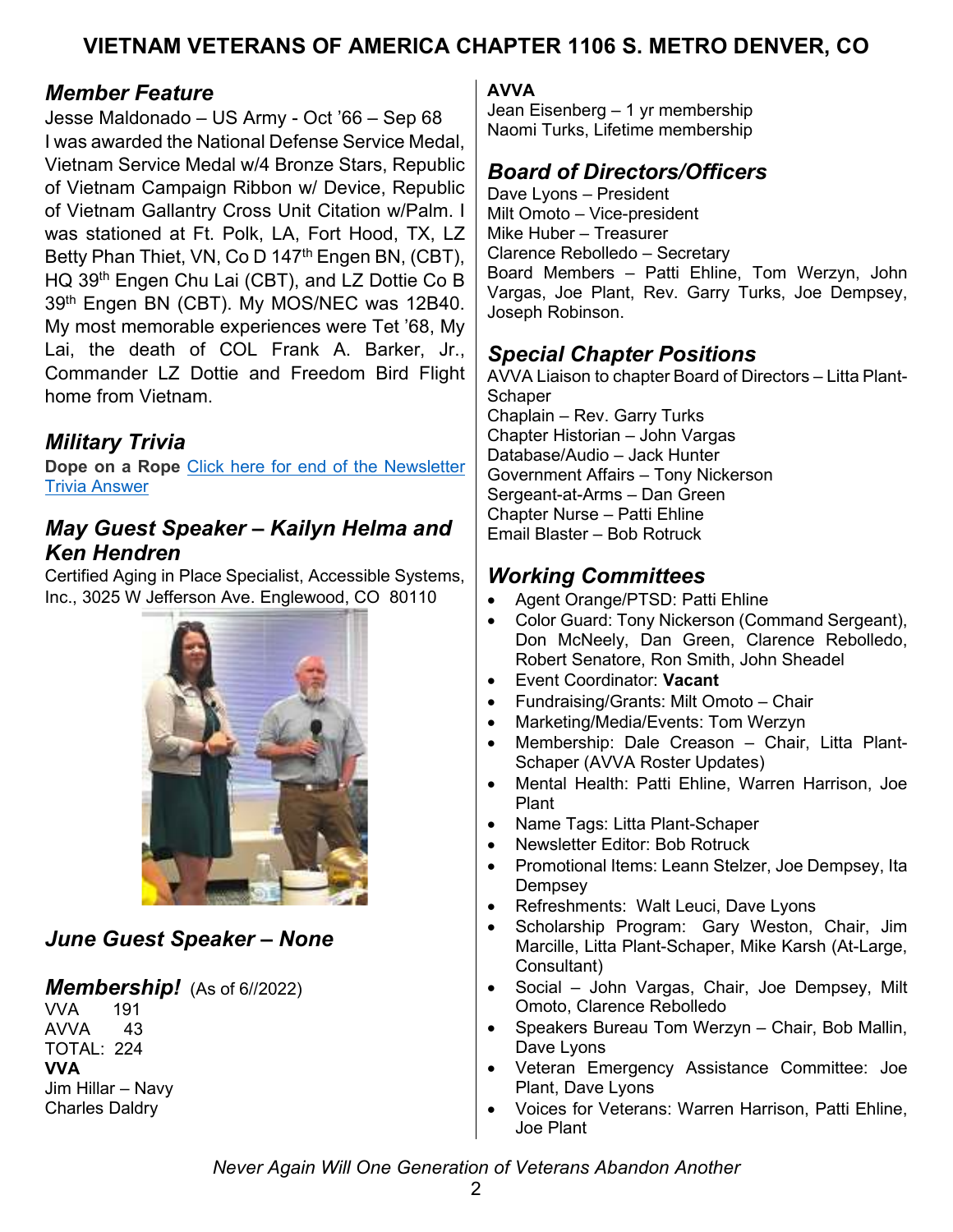- Webmaster: Bob Rotruck
- Women Veterans: Patti Ehline

#### **Meetings/Events Calendar - 2022**

July 2, 2022 – VVA Chapter 1106 Membership Meeting July 4, 2022 – Chapter participation in the Highlands Ranch Parade

July 30, 2022 – Chapter Board Meeting – On-line

July 31, 2022 – Colorado Rockies vs. LA Dodgers Game (1:10PM)

Aug 6, 2022 – VVA Chapter 1106 Membership Meeting

- Aug 13, 2022 Chapter Family Summer Picnic
- Aug 27, 2022 Chapter Board Meeting On-line



*In Memoriam* 



 As of: 4/28/2022 Total Funeral Homes Visited - 2,548 Cremains Found – 27,484 Veterans Cremains Identified – 5,891 Veterans Interred – 5,336

### *Events:*

#### **New Officers and Board Members Sworn In**

At the May  $7<sup>th</sup>$  chapter meeting, Bob Rotruck – Elections Officer, Swore in the lucky winners of the election with the exception of Joseph Robinson who was not present.



LtoR: Dave Lyons – President, Milt Omoto – Vice President, Clarence Rebolledo – Secretary, Mike Huber – Treasurer



LtoR: Board Members – John Vargas, Joe Dempsey, Rev. Garry Turks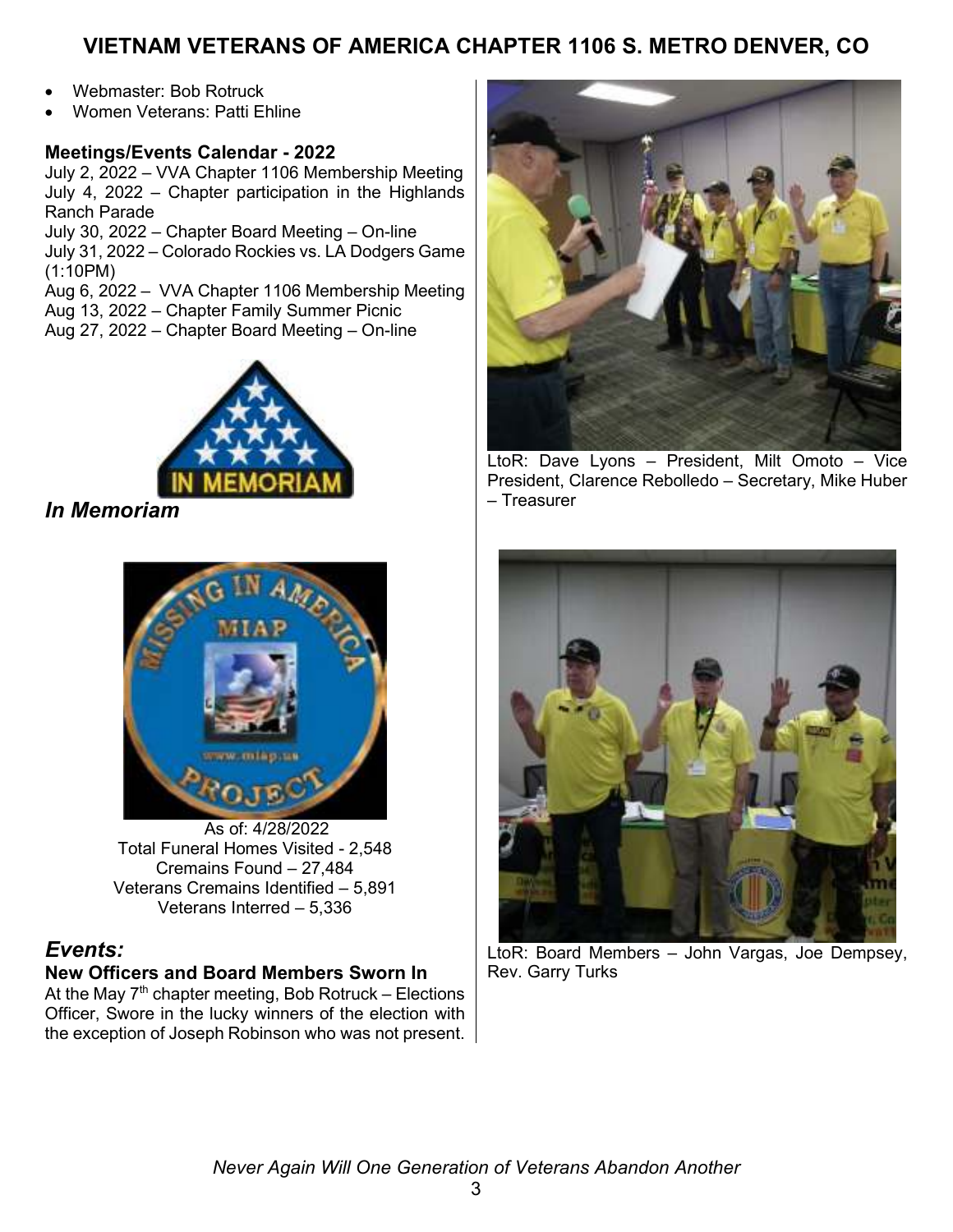

LtoR: Patti Ehline, Joe Plant, Tom Werzyn Board Mbrs.

#### **Presentation**

President Dave Lyons presented a Plaque of Appreciation to Ron Smith for his work as a Committee Board Member at the May meeting.



## **Memorial Day weekend Poppy Drive!**

LZ#1 \$1221.33 Ron Smith Leader LZ#2 \$1201.60 Dave Lyons leader LZ#3 \$1835.65 Tom Werzyn leader LZ#4 \$2307 Lee White Leader LZ#5 \$1137.0 Milt Omoto **Grand Total is \$7702.58** 



LZ1 – LtoR: Dan Green, Ron Smith, Jai Smith, Tony Croce & Linda Croce



LZ4 – LtoR: Dale Creason, Bob Brown, Barbara & Bob Rotruck, Bill Pine



LZ4 – LtoR: Wayne Buser, Ted Hanfelter, Lee White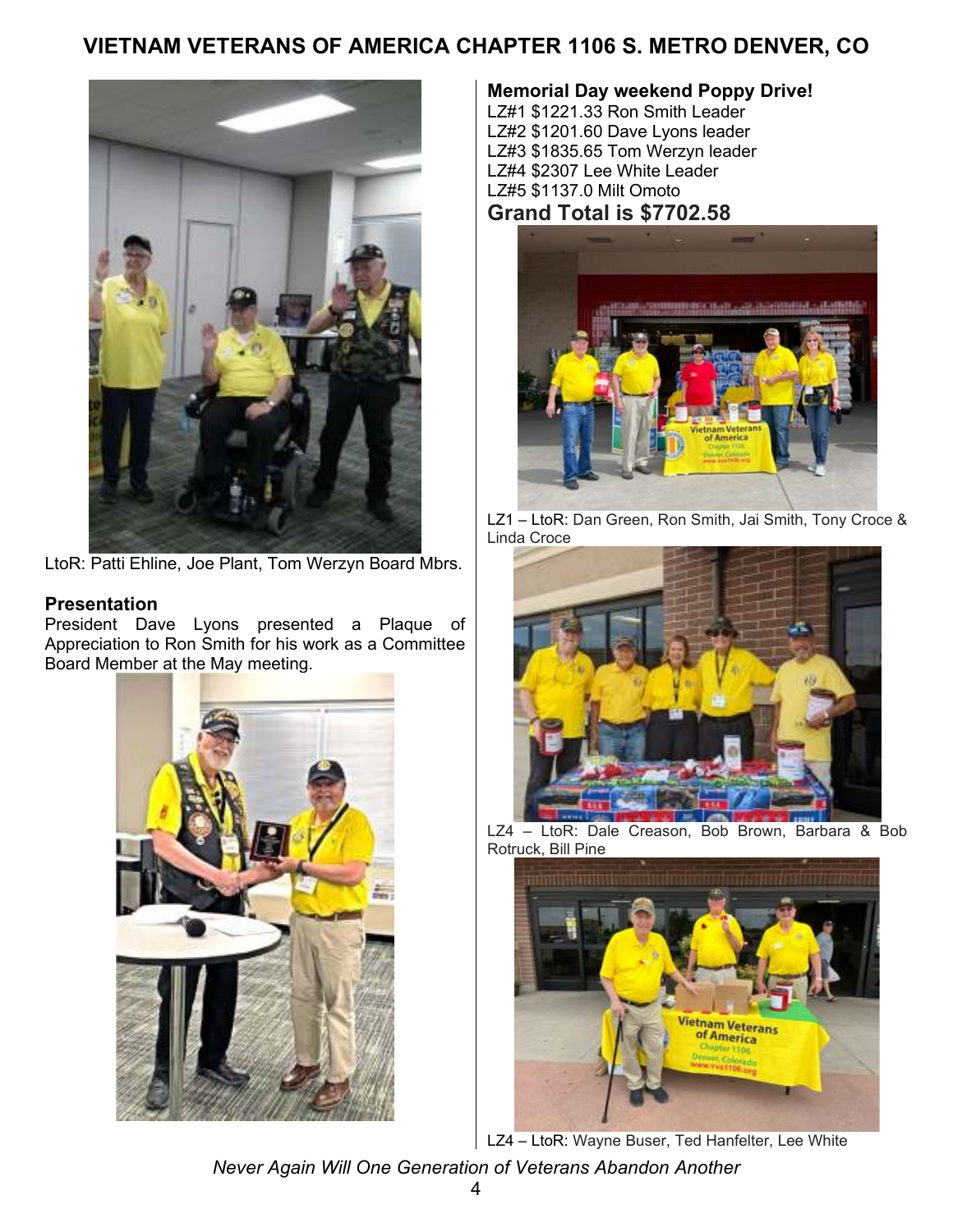

LZ5 – LtoR: Joe Dempsey, Bob Easter, Ed Phillips (Photo by Milt Omoto)(Editor's note: LZ5 didn't think to aske a 9y/o boy to snap a picture of all four like LZ4 did!!!!)

(Editor's note: Because of FBI facial recognition restrictions**, LZ2, and LZ3,** were not authorized to have any pictures taken for the **widely** distributed and **highly read** VVA Chapter 1106 newsletter!!!)

### **Certificate of Appreciation**

Litta Schaper presented a Certificate of Appreciation to her husband, Detlef Schaper. Here are her words:

### **This award is to honor Detlef Schaper**

A man who knows people

A man who knows devotion

A man who knows compassion

Someone that has given selflessly to the betterment of others

That's Detlef

Someone who has offered to elevate those around him with no expectation or gain

That's Detlef too

Someone who continues to offer his service to others without recompense

Yeah…that's Detlef Schaper

A giving and wonderful man who continues to offer his wealth of knowledge to those who are needing or wanting to learn.

Detlef, your skill of automatically diving in to serve and heal at any given moment is a rare and very appreciated attribute of who you truly are.

I offer you this award on behalf of the VVA.

Thank you for your service to the Idledale Fire Department.

Their establishment will forever be affected by your service with them.

But I also offer you this award on behalf of everyone who has had the opportunity to be loved by you Myself included

We are the lucky ones



LtoR: Detlef Schaper, Dave Lyons, Litta Plant-Schaper

### **Financial Gift**

Mike Yallow's first live meeting attendance and made a nice financial donation to the chapter!



LtoR: Mike Vallow and Milt Omoto **Vietnam Commemoration Pin Presentation** 



LtoR: Mike Morrison, Lou Grounds, Mike Katich, Mike Vallow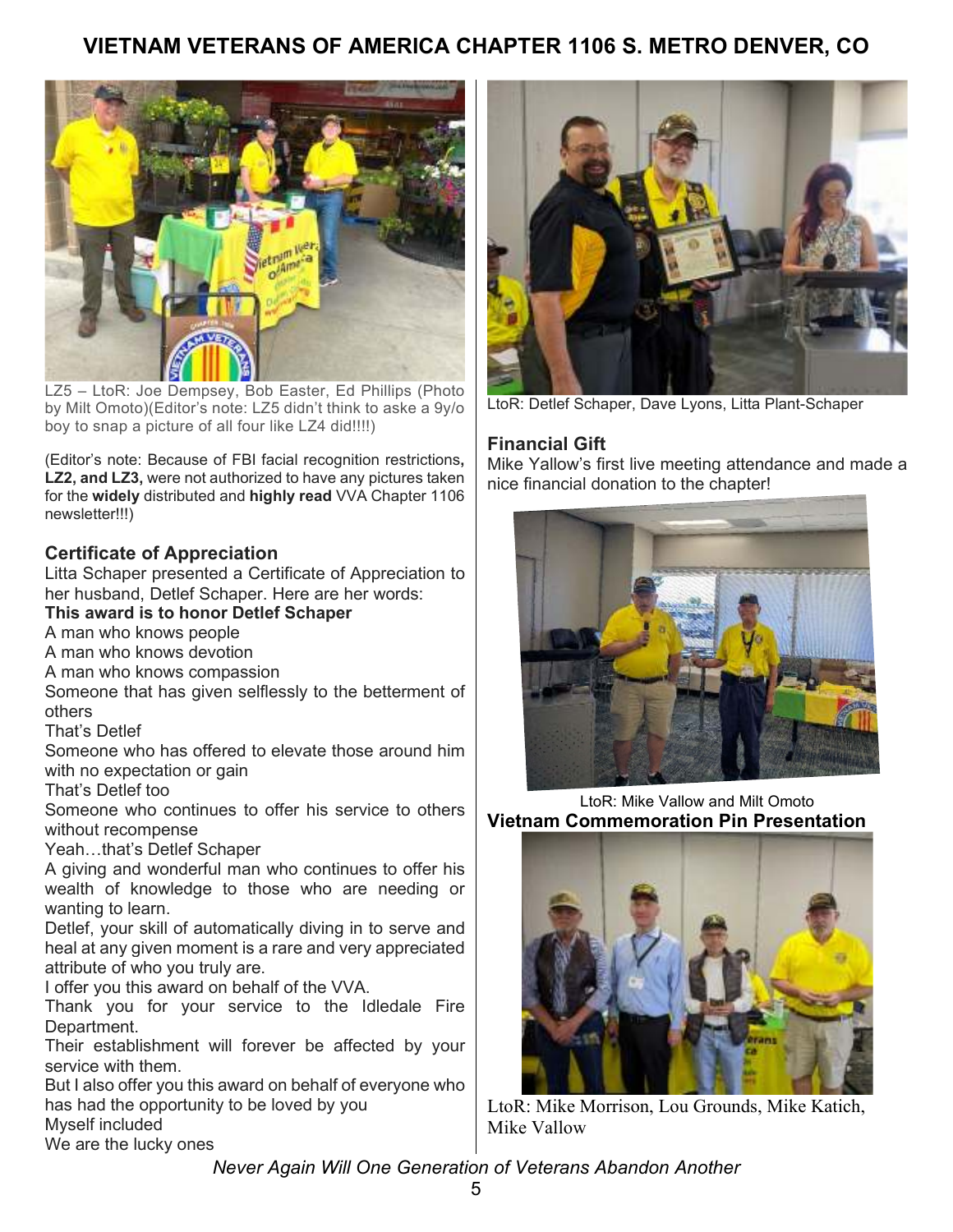### **Jean & Peanut made a tribute visit to Richard!**  Submitted by John Vargas



### **Quilts of Valor Presentation**

Alycia Carmin – Colorado State Coordinator for QOV made a large presentation to ten members present. Unfortunately, two members could not make the June meeting. Don Boswell and Chris Boyer were delivered their QOV by Dave Lyons (No Pic)



LtoR: Lou Grounds, Bob Brown, Wayne Buser, Wayne Buser, Leo Grunke, Warren Harrison, Jim Henderson, Alan Jaffee, Bill Clark, Dale Cresson

### *Books/Articles*



Submitted by Milt Omoto **Don't Get Online Scammed!** 

Recently I was a victim of an online scam. Fortunately, no money was lost, but some personal information was compromised. I'm sure everyone is aware of the increasing amount of online scam emails being received, as well as a constant barrage of robocalls on the phone. As older adults and veterans we tend to be good targets for scammers.

#### **Some Reminders**

When you get emails that you don't recognize, don't open it. Delete it. If you get emails from seemingly legitimate firms or persons, always check the email address of the sender. Some very legitimate looking emails from companies you know, and use, can be fraudulent. Scammers are creative with emails that have official looking logos, fonts, and images. If the email did not originate from the firm, delete it. DO NOT OPEN IT. If in doubt, delete it. I have also received fraudulent text messaged on my cell phone that appear to be from legitimate organizations like USPS and the VA. Delete it!

#### **Damage Control**

If you become a victim of an online scam, complete the Federal Trade Commission's report. It can be found at https://reportfraud.ftc.gov/#/ . If monies were stolen,<br>report the incident on the FBI site. report the incident on the FBI site, https://www.fbi.gov/scams-and-safety/on-the-internet .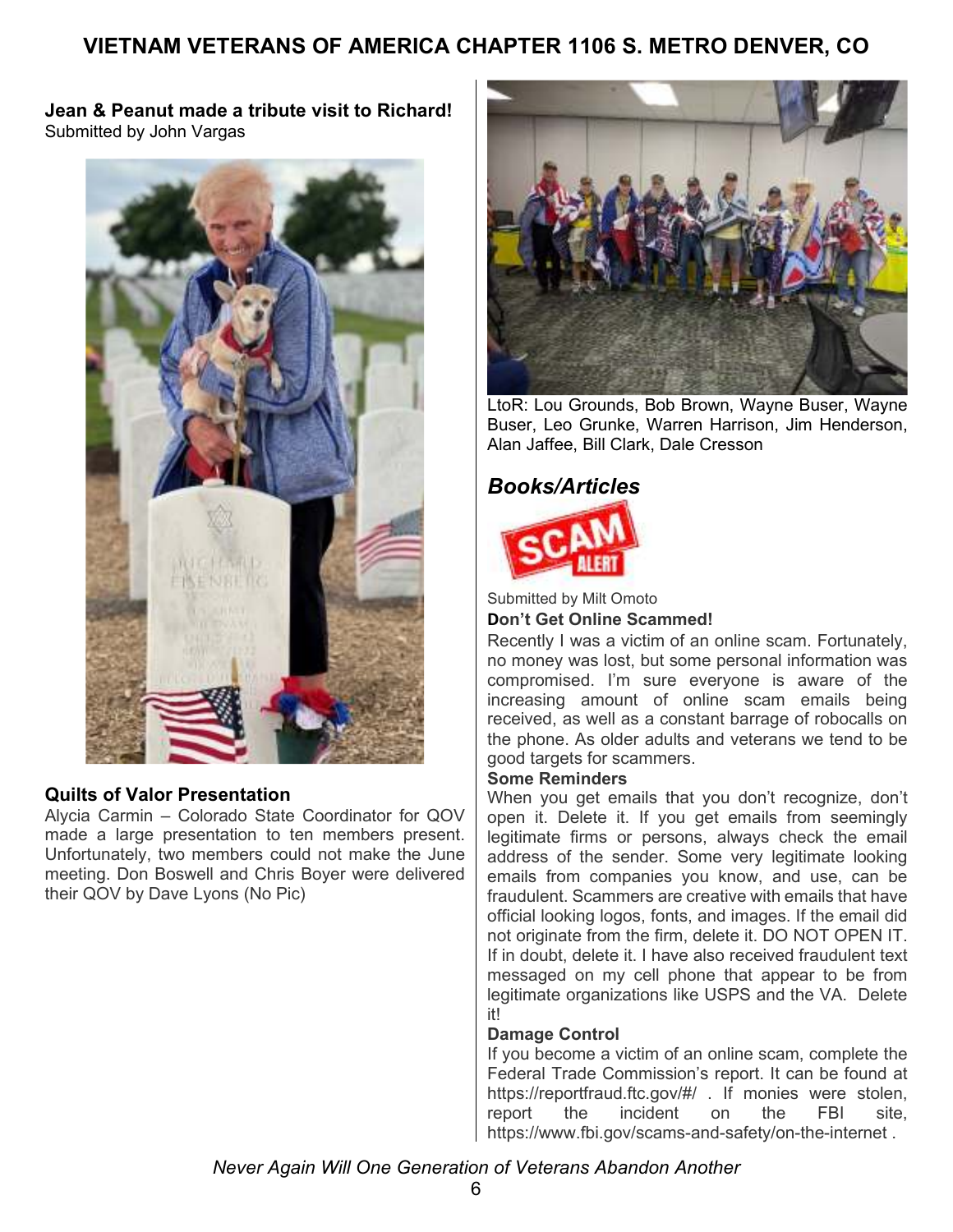#### **Protect Yourself**

Vigilance is the best form of protection to prevent online fraud. Keep your antivirus software up to date. You may also want to use one of the three credit reporting companies' credit protection services (Equifax, Experian, or TransUnion). There are also many other ID theft and fraud protection services available at little or no cost.

#### **Military Canines**

Submitted by John Vargas

(Editor: I put this many pictures in because I love DOGS!!) Lest We not Forgot Those That Never Complain and Remain At Our Side Come Hell or High Water! While we remember our troops, let's not forget our loyal

dogs who are often fearlessly by their side. Man's Best Friend Serves Us All Well.



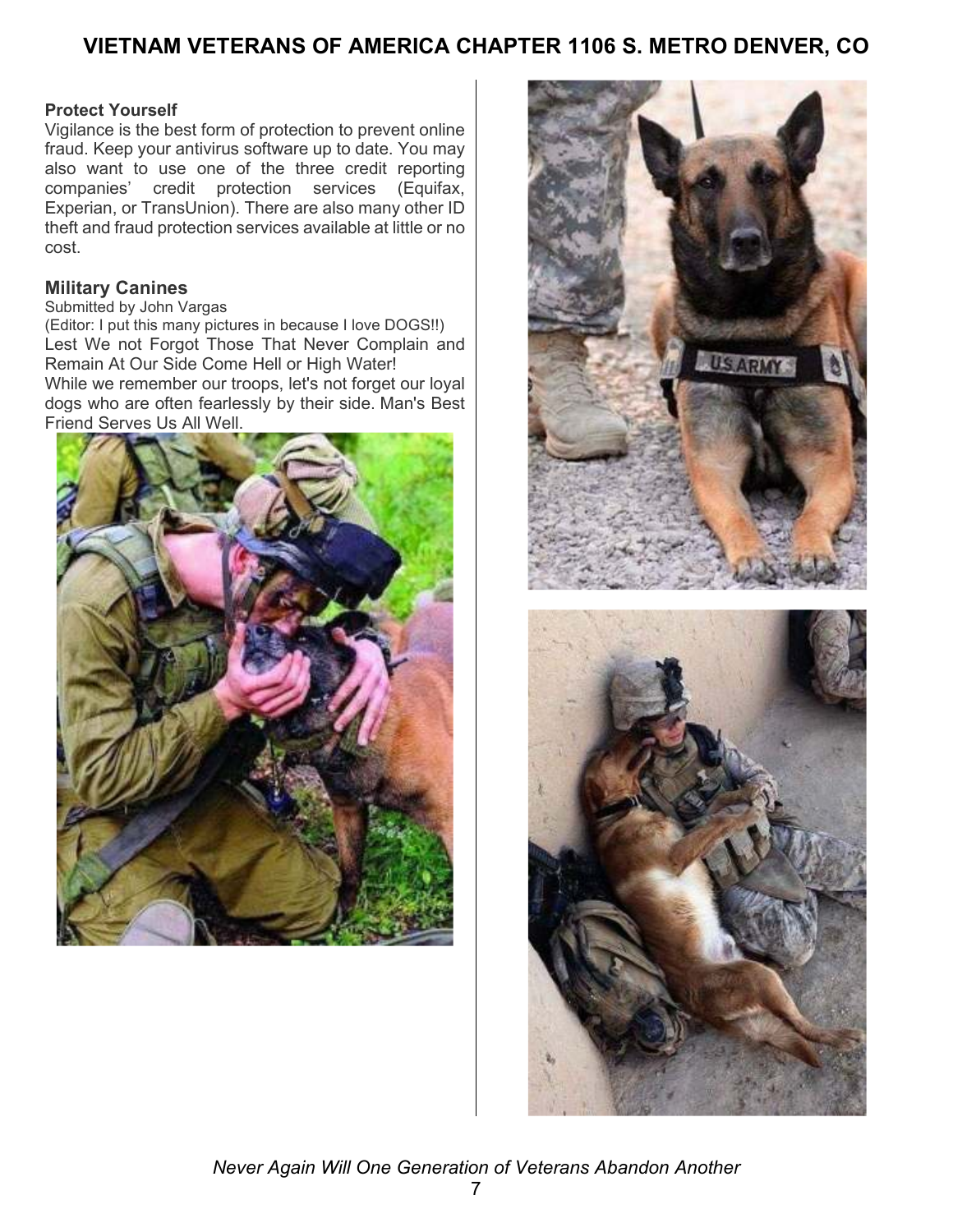







**I didn't know they had this!**  Submitted by Suzanne Segona



### **MAKE A LSTING DIFFERENCE**

Submitted by: John Vargas

An excellent way to support Vietnam Veterans of America and the work we do for our nation's veteran is to leave us a bequest in your Will, Living Trust, or with a \*codicil.

#### WHY A BEQUEST?

A bequest is a revocable gift and may be changes or modified at any time.

A bequest is exempt from federal taxes.

If you have a taxable estate, the estate tax charitable deduction may offset or eliminate estate taxes, resulting in a larger inheritance for your heirs.

One of the pluses of making aa gift by bequest is that it allows you to continue to use the property you will leave to charity during your life.

For more detail information: plannedgiving@vva.org

\*Codicil An addition or supplement that explains, modifies, or revokes as Will of part of one. It's like a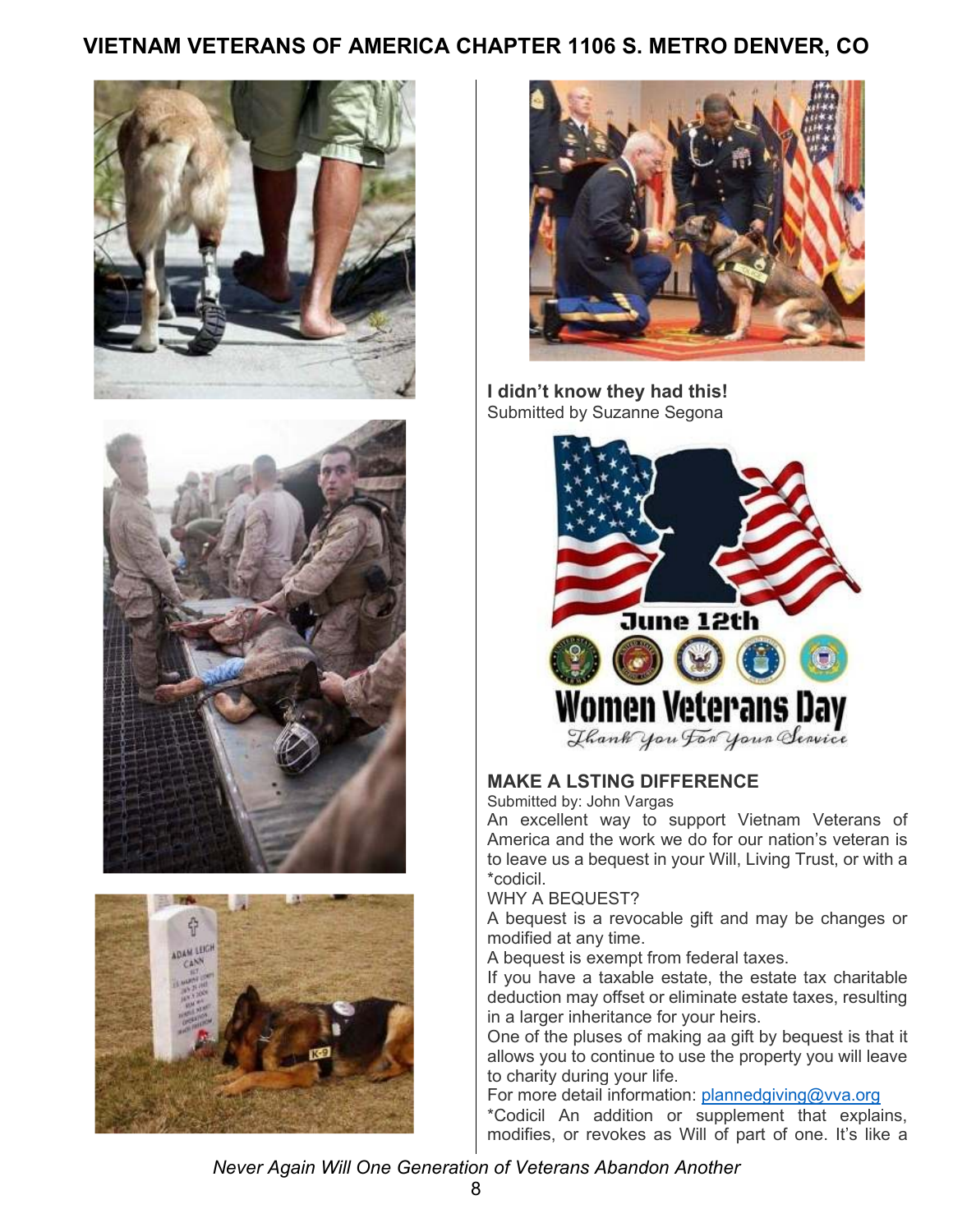"P.S." to your will. To create a codicil, make the changes (remove or add) to your existing Will, sign it, have two witnesses sign and keep it with your original Will. After your death, your two documents will be rea and interpreted together.

### **DECISIONS, DECISIONS**

What to do when you're eighteen years old, Just go off to college like you have been told. Or do you choose a bigger life step, And choose the military to fill the gap. You've thought about what you would do, It is tough to think those things clear through. What has the most meaning for my life? I want a clear conscience without strife. But, if I serve my great country now, I will never have to hang my head in a bow. I can hold my head up and stand tall, And know that I made life's best call. I made my folks proud to say, My child chose the military way. So think about what life holds for you, A gift to your country is the best you can do. God bless our brave daughters and sons, They choose a path to be number ones. ROTRUCK – '11

## *Light Side*



If your electric car runs out of power on the interstate, do you walk to a charging station to get a bucket of electricity...?

**The fitness trainer** asked me, "What kind of a squat are you accustomed to doing?" I said, "Diddly."



Robert asked the televangelist to pray for his hearing. After 3 minutes of violent shaking and trying to push him over backwards the preacher ask, "how's your hearing"? Robert replied, "I don't know. It doesn't take place until Tuesday at the courthouse."

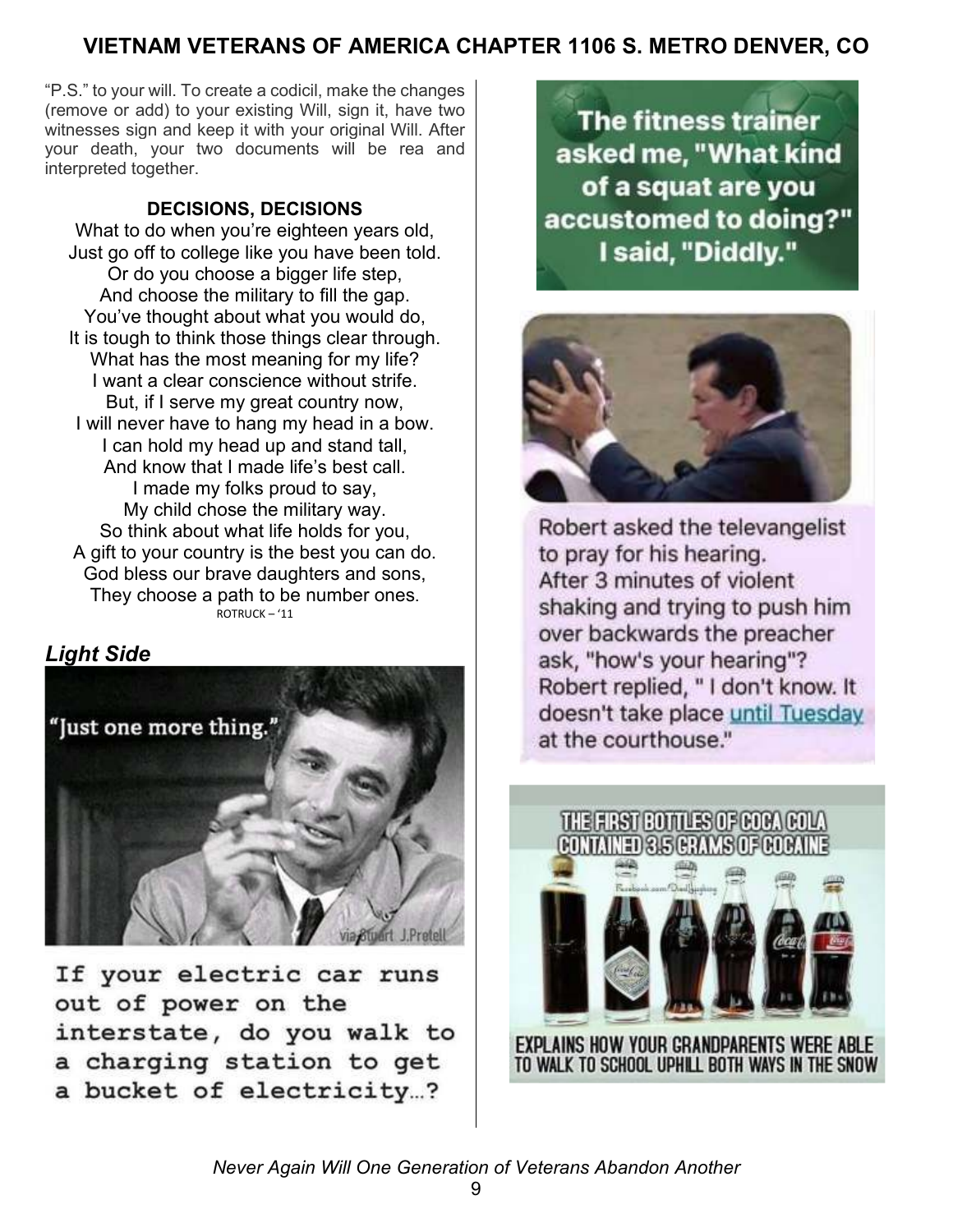

#### **GED Exam**

Submitted by John Vargas

(Editor: John and I took the same test and did worse!! Many of the words are mis-spelled exactly as they were on the test.)

The following questions were set in last year's GED examination. These are supposed answers (from 16 year-olds).

Q. Name the four seasons

A. Salt, pepper, mustard, and vinegar

Q. How is dew formed

A. The sun shines down on the leaves and makes them perspire

Q. What guarantees may a mortgage company insist on A. If you are buying a house, they will insist that you are well endowed

Q. In a democratic society, how important are elections A. Very important. Sex can only happen when a male gets an election

Q. What are steroids

A. Things for keeping carpets still on the stairs (Shoot yourself now , there is little hope)

Q... What happens to your body as you age?

A. When you get old, so do your bowels and you get intercontinental

Q. What happens to a boy when he reaches puberty

A. He says goodbye to his boyhood and looks forward to his adultery (So true)

- Q. Name a major disease associated with cigarettes
- A. Premature death
- Q. What is artificial insemination
- A. When the farmer does it to the bull instead of the cow
- Q. How can you delay milk turning sour
- A. Keep it in the cow (Simple, but brilliant)

Q. How are the main 20 parts of the body categorized (e.g. The abdomen)

A. The body is consisted into 3 parts - the brainium, the borax and the abdominal cavity. The brainium contains the brain, the borax contains the heart and lungs, and the abdominal cavity contains the five bowels: A,E,I,O,U Q. What is the fibula?

- A. A small lie
- Q. What does 'varicose' mean?
- A. Nearby
- Q. What is the most common form of birth control

A. Most people prevent contraception by wearing a condominium. (That would work)

Q. Give the meaning of the term 'Caesarean section'

- A. The caesarean section is a district in Rome
- Q. What is a seizure?

A. A Roman Emperor. (Julius Seizure, I came, I saw, I had a fit)

- Q. What is a terminal illness
- A. When you are sick at the airport. (Irrefutable)
- Q. What does the word 'benign' mean?

A. Benign is what you will be after you be eight (brilliant) AND THE BEST IS LAST:

Q. What is a turbine?

A. Something an Arab or Shreik wears on his head. Once a Arab boy reaches puberty, he removes his diaper and wraps it around his head. (now we're getting somewhere)

> **I checked Kelley Blue Book today** for my car's value, and it asked if the tank was full or empty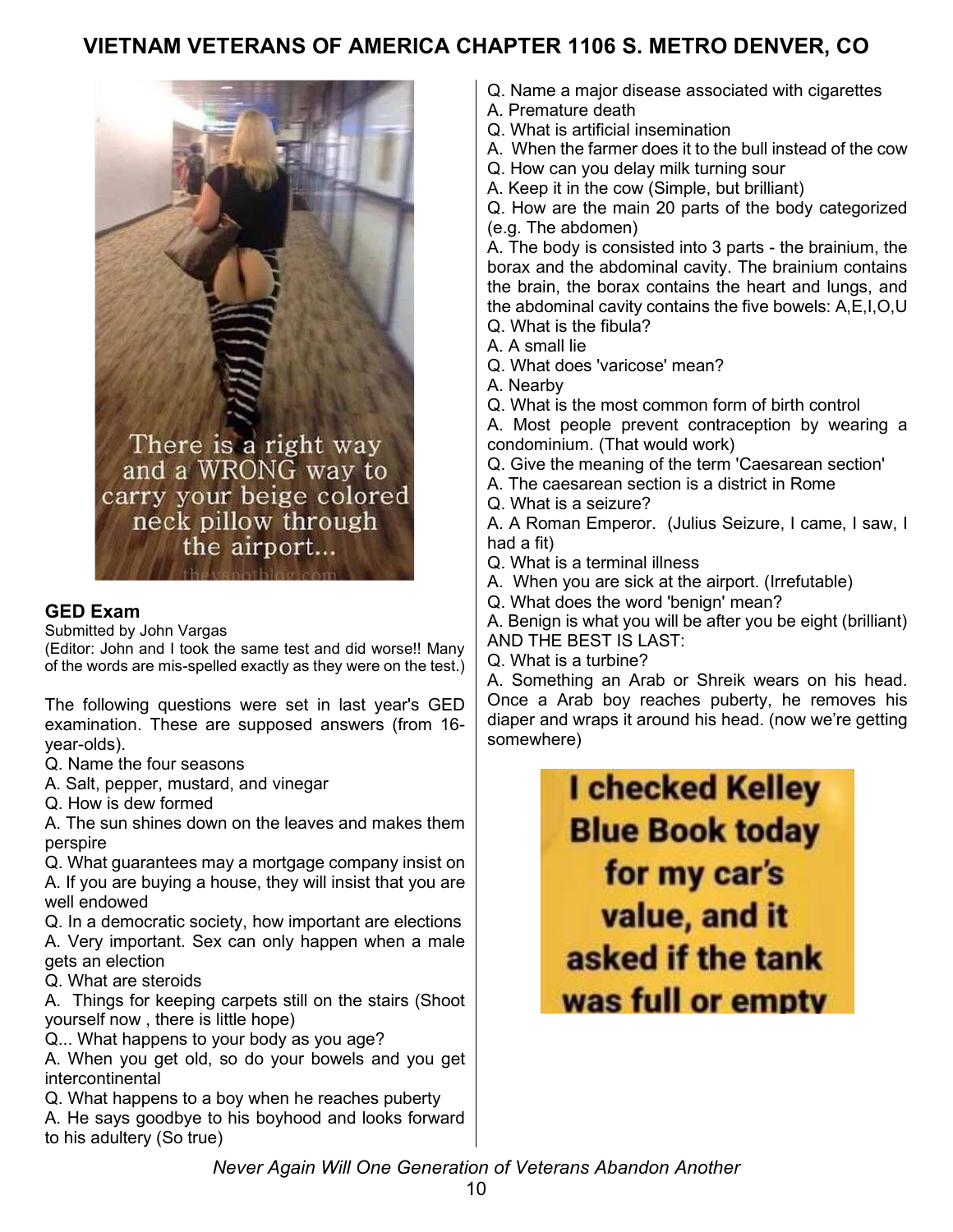The CDC is now recommending you wear a face mask over your eyes when pumping gas to prevent heart attacks.



**A Little Levity...And a Test of Intellect ...and maybe some fun?** Something for seniors to do to keep those "aging" grey cells active! And for you younger ones, to get them growing!

1. Johnny's mother had three children. The first child was named April. The second child was named May. What was the third child's name?

2. There is a clerk at the butcher shop, he is five feet ten inches tall and he wears size 13 sneakers. What does he weigh?

3. Before Mt. Everest was discovered, what was the highest mountain in the world?

4. How much dirt is there in a hole... that measures two feet by three feet by four feet?

5. What word in the English Language... is always spelled incorrectly?

6. Billy was born on December 28th, yet his birthday is always in the summer. How is this possible?

7. In California, you cannot take a picture of a man with a wooden leg. Why not?

8. What was the President's Name...in 1975?

9. If you were running a race, and you passed the person in 2nd place, what place would you be in now?

10. Which is correct to say, "The yolk of the egg are white" or "The yolk of the egg is white"?

11. If a farmer has 5 haystacks in one field and 4 haystacks in the other field, how many haystacks would he have if he combined them all in another field? Here are the Answers: **(No peeking!)** 

1. Johnny's mother had three children. The first child was named April. The second child was named May. What was the third child's name? Answer: Johnny, of course.

2. There is a clerk at the butcher shop, he is five feet ten inches tall, and he wears size 13 sneakers. What does he weigh?

Answer: Meat.

3. Before Mt. Everest was discovered, what was the highest mountain in the world?

Answer: Mt. Everest; it just wasn't discovered yet. [You're not very good at this are you?]

4. How much dirt is there in a hole that measures two feet by three feet by four feet?

Answer: There is no dirt in a hole.

5. What word in the English Language is always spelled incorrectly?

Answer: Incorrectly

6. Billy was born on December 28th, yet his birthday is always in the summer. How is this possible?

Answer: Billy lives in the Southern Hemisphere.

7. In California, you cannot take a picture of a man with a wooden leg. Why not?

Answer: You can't take pictures with a wooden leg. You need a camera to take pictures.

8. What was the President's Name in 1975?

Answer: Same as is it now – Joe Brandon [Oh, come on ...]

9. If you were running a race, and you passed the person in 2nd place, what place would you be in now?

Answer: You would be in 2nd. Well, you passed the person in second place, not first.

10. Which is correct to say, "The yolk of the egg are white" or "The yolk of the egg is white"?

Answer: Neither, the yolk of the egg is yellow [Duh]

11. If a farmer has 5 haystacks in one field and 4 haystacks in the other field, how many haystacks would he have if he combined them all in another field?

Answer: One. If he combines all of his haystacks, they all become one big one.

IMPOSSIBILITIES IN THE WORLD

1) You can't count your hair.

2) You can't wash your eyes with soap.

3) You can't breathe through your nose when your tongue is out.

Put your tongue back in your mouth, you silly person. Ten (10) Things I know about you.

1) You are reading this.

2) You are human.

3) You can't say the letter ''P'' without separating your lips.

4) You just attempted to do it.

6) You are laughing at yourself.

7) You have a smile on your face and you skipped No. 5.

8) You just checked to see if there is a No. 5.

9) You laugh at this because you are a fun-loving person & everyone does it too.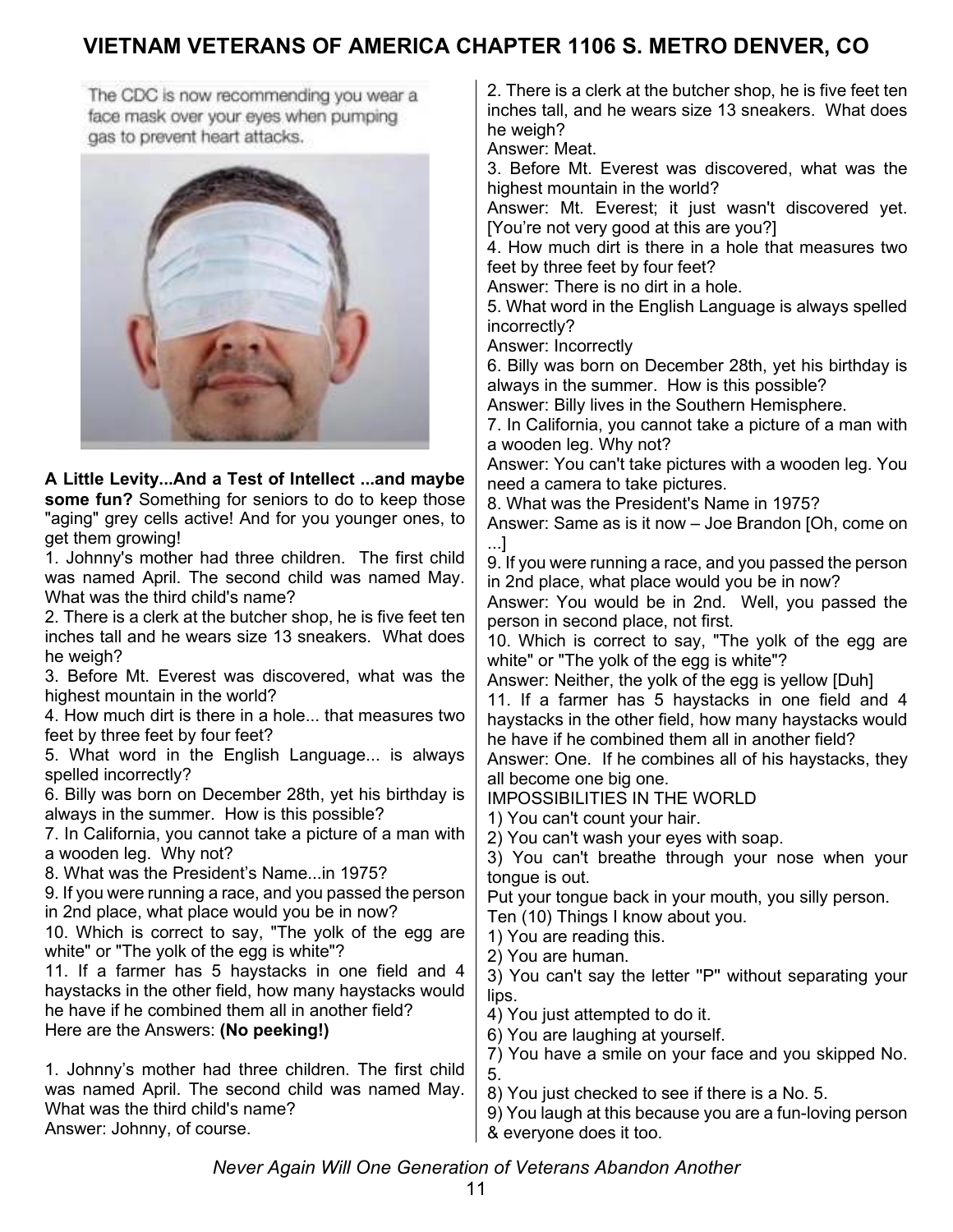10) You are probably going to send this to see who else falls for it.

You have received this e-mail because I didn't want to be alone in the idiot category.

To all my intelligent friends

Keep that brain working; try to figure this one out....

See if you can figure out what these seven words all have in common?

- 1. Banana
- 2. Dresser
- 3. Grammar
- 4. Potato
- 5. Revive
- 6. Uneven

7. Assess

Give it another try....

Look at each word carefully. You'll kick yourself when you discover the Answer. This is so cool.....

Remember I only sent this to my smart friends! Now don't let me down!

No, it is not that they all have at least 2 double letters.... Answer is below!

In all of the words listed, if you take the first letter, place it at the end of the word, and then spell the word backwards, it will be the same word.

Did you figure it out?

No? Then send this to more people and stump them as well. Then, you'll feel better too.....!

### *Trivia Answer*

**Dope on a Rope** -- Derogatory term used for air-assault by soldiers.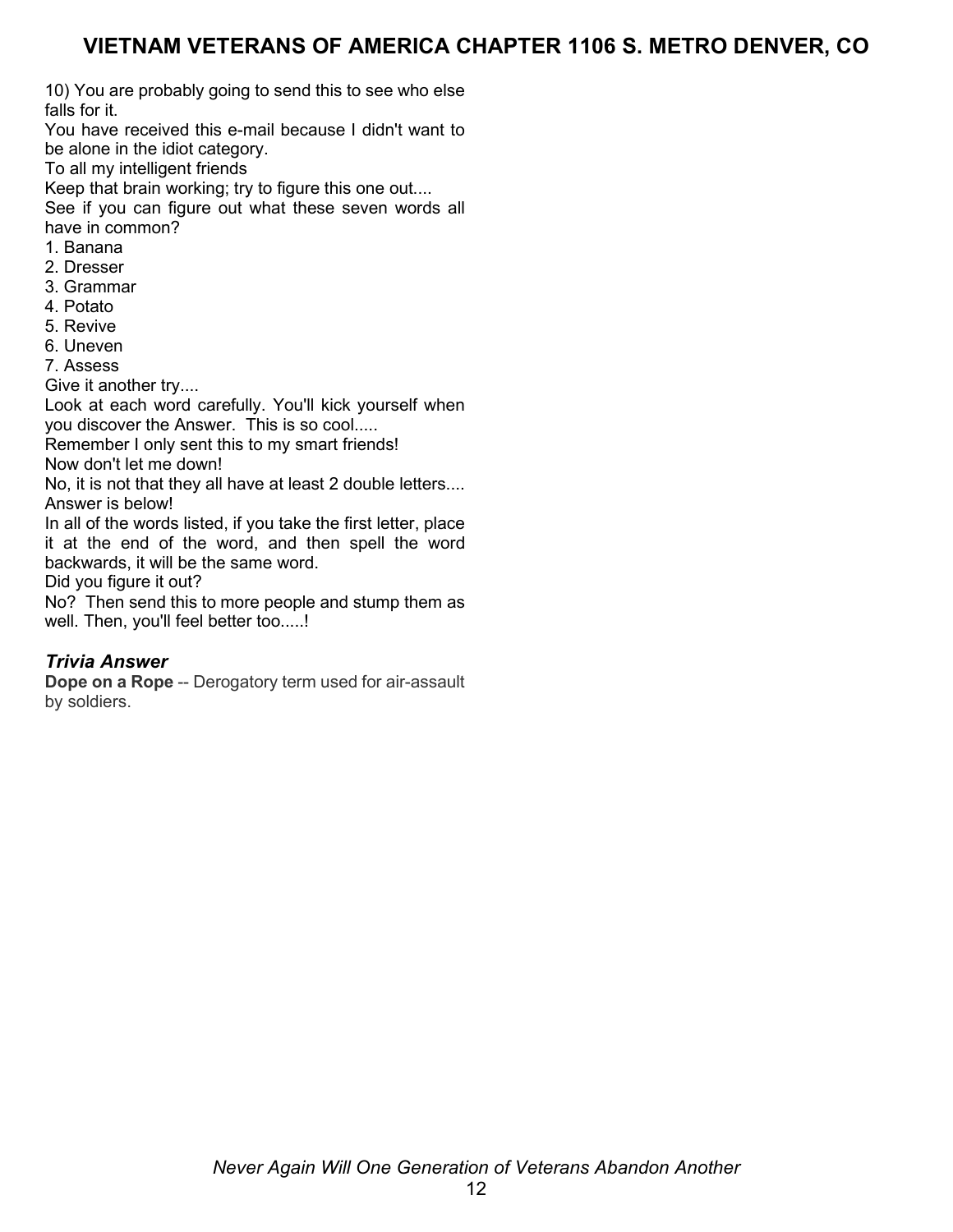### **UPCOMING EVENTS OF INTEREST**

| 2022<br>Date of Issue: June 16, 2022 revised |                                                |                                      |  |  |
|----------------------------------------------|------------------------------------------------|--------------------------------------|--|--|
| <b>Date</b>                                  | <b>Event</b>                                   | <b>Location</b>                      |  |  |
| January 2022                                 |                                                |                                      |  |  |
| January 8 (Saturday)                         | Monthly Chapter Meeting                        | CCSD Fremont Building                |  |  |
| JANUARY 27 (Thursday)                        | Chapter Board of Directors Meeting             | On-Line                              |  |  |
| February 2022                                |                                                |                                      |  |  |
| February 5 (Saturday)                        | Monthly Chapter Meeting                        | CCSD Fremont Building                |  |  |
| February 26 (Saturday)                       | Chapter Board of Directors Meeting             | On-Line                              |  |  |
| <b>March 2022</b>                            |                                                |                                      |  |  |
| March 5 (Saturday)                           | Monthly Chapter Meeting                        | CCSD Fremont Building                |  |  |
| March 12 (Saturday)                          | Colorado State Council Meeting                 | Castle Rock Philip S. Miller Library |  |  |
| March 26 (Saturday)                          | Chapter Board of Directors Meeting             | On-Line                              |  |  |
| March 29 (Thursday)                          | Vietnam Veterans Day (observed)                | Events at Various Locations          |  |  |
| <b>April 2022</b>                            |                                                |                                      |  |  |
| April 2 (Saturday)                           | Monthly Chapter Meeting                        | CCSD Fremont Building                |  |  |
| April 30 (Saturday)                          | Chapter Board of Directors Meeting             | On-Line                              |  |  |
| <b>May 2022</b>                              |                                                |                                      |  |  |
| May 7 (Saturday)                             | Monthly Chapter Meeting                        | <b>CCSD Fremont Building</b>         |  |  |
| May 28 (Saturday)                            | Memorial Day "Poppy Drive" Fund Raiser         | King Sooper (5 Locations TBD)        |  |  |
| May (TBD)                                    | Chapter Board of Director's Meeting            | On-Line                              |  |  |
| June 2022                                    |                                                |                                      |  |  |
| June 4 (Saturday)                            | Monthly Chapter Meeting                        | CCSD Fremont Building                |  |  |
| June 11 (Saturday)                           | Colorado State Council Meeting                 | Castle Rock Philip S. Miller Library |  |  |
| June 25 (Saturday)                           | Chapter Board of Directors Meeting             | On-Line                              |  |  |
| <b>July 2022</b>                             |                                                |                                      |  |  |
| July 2 (Saturday)                            | Monthly Chapter Meeting                        | CCSD Fremont Building                |  |  |
| July 4 (Monday)                              | Chapter Participation in Fourth of July Parade | Highlands Ranch                      |  |  |
| July 30 (Saturday)                           | Chapter Board of Directors Meeting             | On-Line                              |  |  |
| July 31 (Sunday)                             | Colorado Rockies vs. LA Dodgers Game (1:10PM)  | Coors Field                          |  |  |
| August 2022                                  |                                                |                                      |  |  |
| August 6 (Saturday)                          | Monthly Chapter Meeting                        | <b>CCSD Fremont Building</b>         |  |  |
| August 9 to 13                               | VVA National Leadership Conference             | Greenville, South Carolina           |  |  |
| August 13 (Saturday)                         | Chapter Family Summer Picnic                   | Falcon Park, Highlands Ranch         |  |  |
| August 27 (Saturday)                         | Chapter Board of Directors Meeting             | On-Line                              |  |  |
| September 2022                               |                                                |                                      |  |  |
| September 3 (Saturday)                       | Monthly Chapter Meeting                        | <b>CCSD Fremont Building</b>         |  |  |
| September 24 (Saturday)                      | Chapter Board of Directors Meeting             | On-Line                              |  |  |
| October 2022                                 |                                                |                                      |  |  |
| October 1 (Saturday)                         | Monthly Chapter Meeting                        | CCSD Fremont Building                |  |  |
| October 8 (Saturday)                         | Colorado State Council Meeting                 | Castle Rock Philip S. Miller Library |  |  |
| October 29 (Saturday)                        | Chapter Board of Directors Meeting             | On-Line                              |  |  |
| November 2022                                |                                                |                                      |  |  |
| November 5 (Saturday)                        | Monthly Chapter Meeting                        | CCSD Fremont Building                |  |  |
| November 11 (Friday)                         | Veterans Day                                   | Events at Various Locations          |  |  |
| November 12 (Saturday)                       | Veterans Day "Poppy Drive" Fund Raiser         | King Soopers (Locations TBD)         |  |  |
| November 26 (Saturday)                       | Chapter Board of Directors Meeting             | On-Line                              |  |  |
| December 2022                                |                                                |                                      |  |  |
| December 3 (Saturday)                        | Monthly Chapter Meeting                        | CCSD Fremont Building                |  |  |
| December 10 (Saturday)                       | Chapter Holiday Luncheon and Festivities       | Maggiano's Little Italy Restaurant   |  |  |
|                                              |                                                |                                      |  |  |
| December TBD                                 | Chapter Board of Directors Meeting             | On-Line                              |  |  |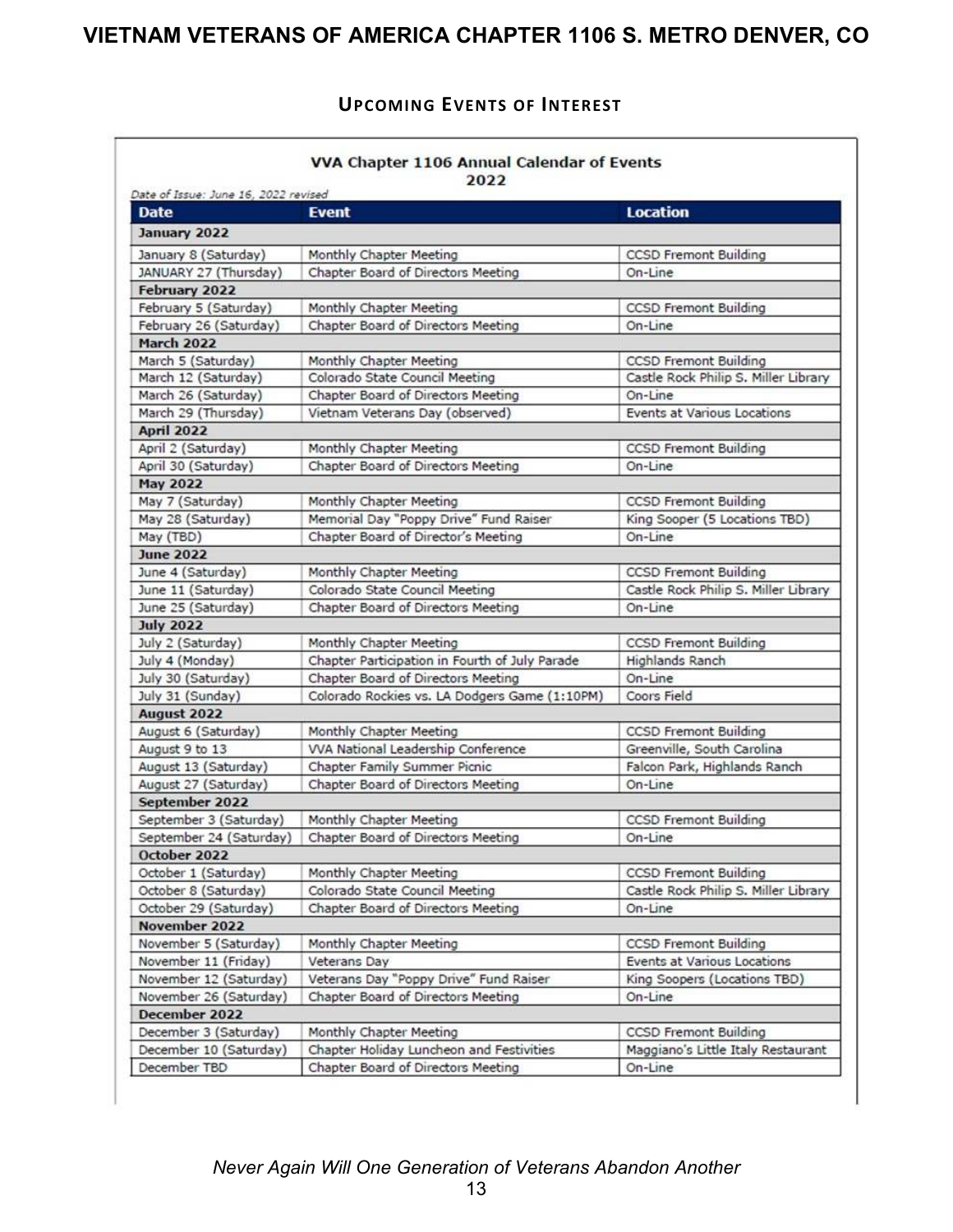## **FRIENDS OF CHAPTER 1106**

| <b>South Metro Denver</b><br><b>South Metro</b><br><b>Fire &amp; Rescue</b><br><b>Fire Rescue</b><br>9195 E Mineral Ave<br>Authority<br>Centennial, CO 80112                            | The Vetre of the Enfirted<br>Retent/Artive Daty/Reserve/National Geneti<br><b>Circuit We Stoned?</b>                                                | <b>TREA: The Enlisted</b><br><b>Association - HQ</b><br>Phone - (303) 752-0660<br>12200 E. Briarwood<br>Avenue, Suite 250, Centennial CO 80112 |
|-----------------------------------------------------------------------------------------------------------------------------------------------------------------------------------------|-----------------------------------------------------------------------------------------------------------------------------------------------------|------------------------------------------------------------------------------------------------------------------------------------------------|
| <b>Spradlin Printing, Inc.</b><br>SPRADLIN<br><i>Frinting Luc</i><br>11903 S. Parker Road<br>Parker, CO 80134                                                                           |                                                                                                                                                     | Alycia Carmin<br><b>PO Box 233</b><br>Kersey, CO 80644<br>(970) 352 8802                                                                       |
| AMERICAN FAMILY<br><b>INSURANCE</b><br>3989 E. Arapahoe Road #20<br>Centennial, CO 80122<br>720-361-0155                                                                                |                                                                                                                                                     | <b>The Honor Bell Foundation</b><br>PO Box 1432<br>Englewood CO 80150<br>720.282.9182<br>www.honorbell.org                                     |
| THRIVENT<br><b>FINANCIAL*</b><br>Connecting faith & finances for good."<br>9137 E Mineral Cir Ste 100<br>Englewood, CO 80112-3422                                                       | Daughters of the American Revolutio<br>Smoky Hill Trail Chapter WSDOBR<br>Parker, Colorado                                                          |                                                                                                                                                |
| <b>King Soopers</b><br>9551 S. University Blvd.,<br>Highlands Ranch, CO 80126                                                                                                           | eran & Family Resource Hul                                                                                                                          | <b>Qualified Listeners:</b><br><b>PO Box 563</b><br>Dacono, CO 80514<br>Tel: 720-600-0860                                                      |
| The Military Order of the<br>Purple Heart<br>14. Survan's Mate 2nd Fia<br>no Publicities:<br><b><i>L'IMMONS ROAD</i></b><br>Military Order of Purple Heart, Chapter 1041,<br>Arvada, CO | <b>CHERRY CREEK SCHOOL DISTRICT</b><br>Dedicated to Excellence<br>Cherry Creek Schools<br>4700 South Yosemite Street<br>Greenwood Village, CO 80111 |                                                                                                                                                |
| <b>Mary Haddon - President</b><br>ROCKY MOUNTAIL<br>1201 Williams St #18A<br>Denver, CO 80218<br>720-217-3235<br><b>FLIGHT</b>                                                          | ndependently<br>nurs                                                                                                                                | <b>PARKER MEDICAL</b><br><b>SUPPLY STORE</b><br>9845 S Parker Rd<br>. Parker, CO 80134<br><b>Medical Supplies</b><br>303-840-4444              |